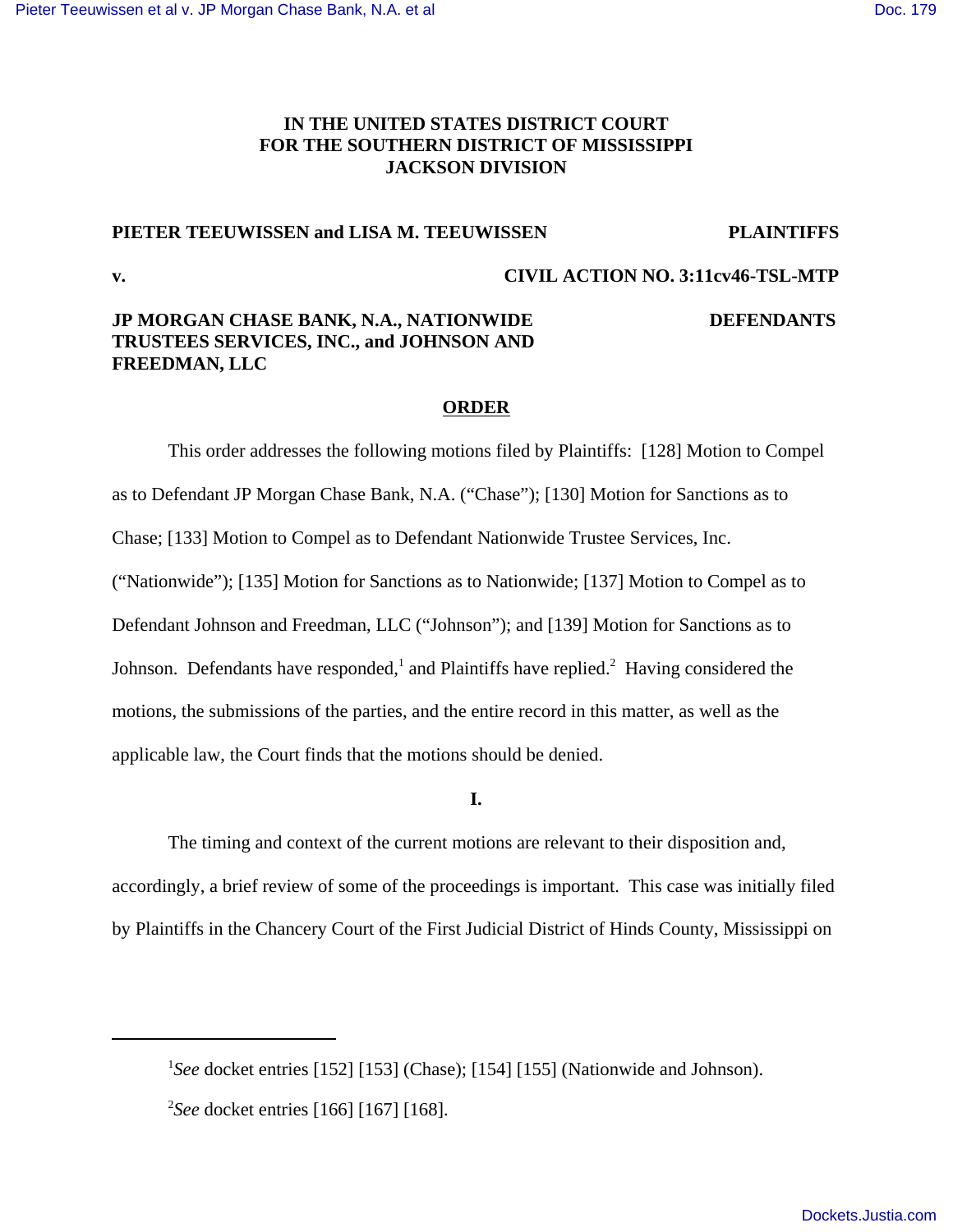December 7, 2010<sup>3</sup> and removed to this Court on January 24, 2011.<sup>4</sup> The defendants on board when the case arrived in this Court were Chase and Nationwide.

A case management conference was held on April 9, 2011 and various deadlines were set, including a discovery deadline of December 1, 2011. *See* docket entry [12]. Plaintiffs were granted leave to amend their complaint and did so on June 14, 2011. Added as defendants were Johnson and Prommis Solutions, LLC ("Prommis").

Chase moved to dismiss the second amended complaint or, alternatively, for summary judgment on June 29, 2011. *See* docket entry [25]. Defendants Nationwide and Johnson did not file a dispositive motion at that time. By opinion dated November 17, 2011, the District Judge granted Chase's motion in part and denied it in part. *See* docket entry [61]. Plaintiffs' claims against Chase for wrongful foreclosure and declaratory relief due to lack of proper notice of the foreclosure and a failure to provide an accounting prior to proceeding with the foreclosure, for breach of contract due to failure to provide proper notice of foreclosure, and for the alleged violation of the chancery court's injunction were left standing. Plaintiffs' remaining claims were dismissed.

 The court docket does not reveal *any* discovery activity initiated by Plaintiffs during the seven-month period allotted for discovery until just two days prior to the December 1, 2011 discovery deadline. On November 29, 2011, Plaintiffs noticed the deposition of Chase "for a date to be agreed upon by counsel" and included a listing of 52 deposition topics and an

<sup>3</sup> *See* docket entry [5]-2.

<sup>4</sup>Attached to the [1] Notice of Removal was the Amended Complaint filed in state court on December 22, 2010.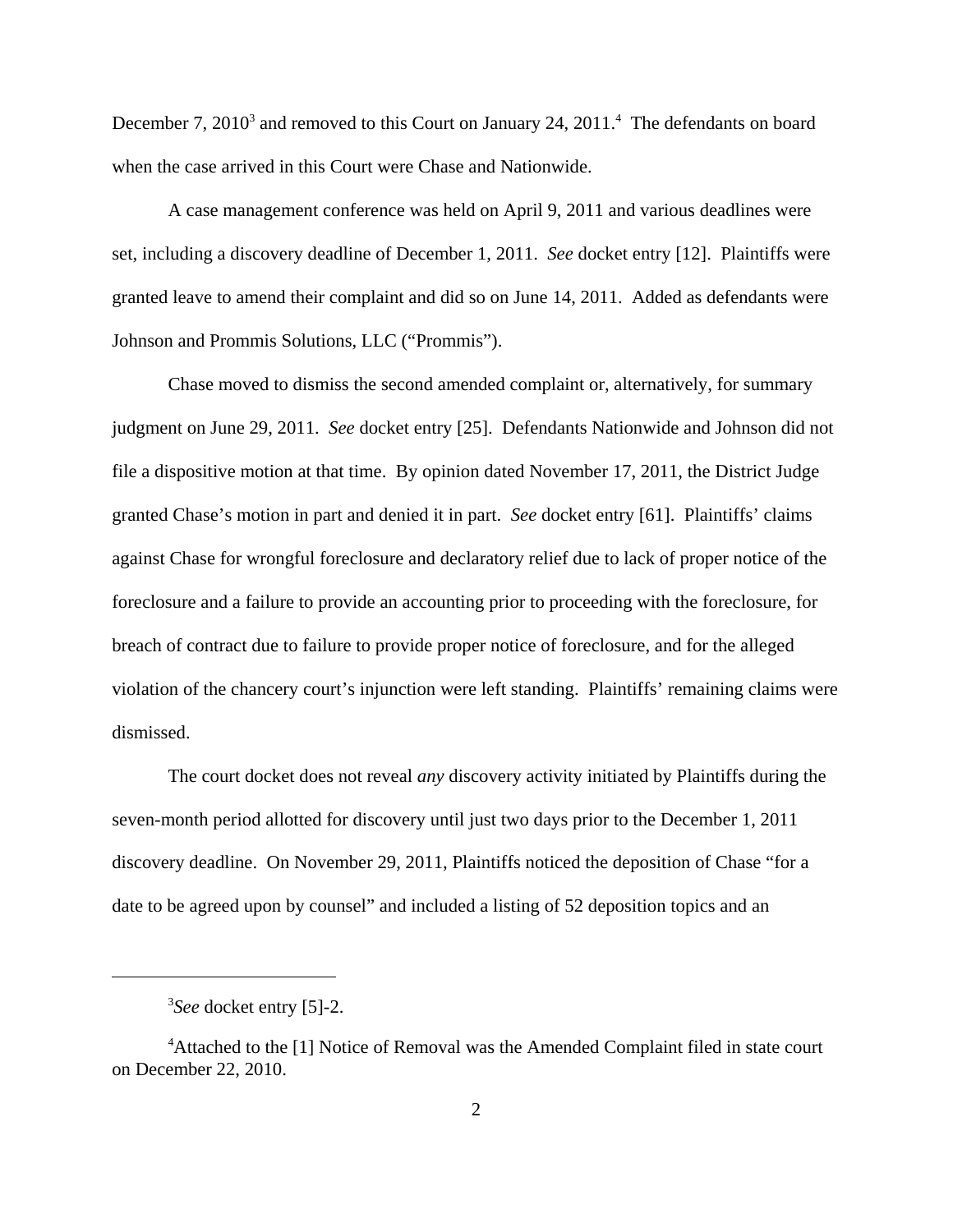untimely demand that Chase produce "all documents relevant to the subjects of examination listed above" along with a privilege log if any documents were withheld. *See* docket entries [68][69][70][71].

The next day, Plaintiffs moved to extend the discovery period by seventy-five days. Chase immediately responded in opposition to this motion. Additionally, Plaintiffs moved for leave to serve a summons upon Defendant Prommis.<sup>5</sup>

With these motions filed as the discovery deadline was expiring, the Court promptly convened a status conference with the parties in an effort to address the pending discovery and process issues.<sup>6</sup> On December 1, 2011, this Court entered an [78] Order extending the discovery deadline for limited purposes.<sup>7</sup> Plaintiffs were allowed until December 22, 2011 to take the Fed. R. Civ. P. 30(b)(6) depositions of all Defendants presently before the Court, including those defendants whose depositions had not previously been noticed. The Court did not permit the Plaintiffs to initiate a tardy round of document requests.

Following an in-person hearing on Chase's [85] Motion for Protective Order, the Court clarified the scope of this [78] order on December 14, 2011, as the parties continued to spar over the scope of the 30(b)(6) depositions and Plaintiffs' efforts to attempt to initiate exhaustive

 $5By$  order entered November 17, 2011, the Court had denied Plaintiff's motion for entry of a default judgment against Prommis finding that service of process upon Prommis was insufficient. *See* docket entry [60].

<sup>6</sup>Earlier, Chase filed a Motion to Compel and for Sanctions against Plaintiffs. *See* docket entry [63]. After a hearing, the Court granted the motion to compel, but denied the request for sanctions. *See* docket entry [65].

<sup>7</sup>During the conference, Plaintiffs abandoned their motions for leave to serve Prommis with process. As adding Prommis to the lawsuit would require a resetting of case deadlines and a continuance of the trial date, Plaintiffs elected to proceed without Prommis as a party. *See* docket entry [78].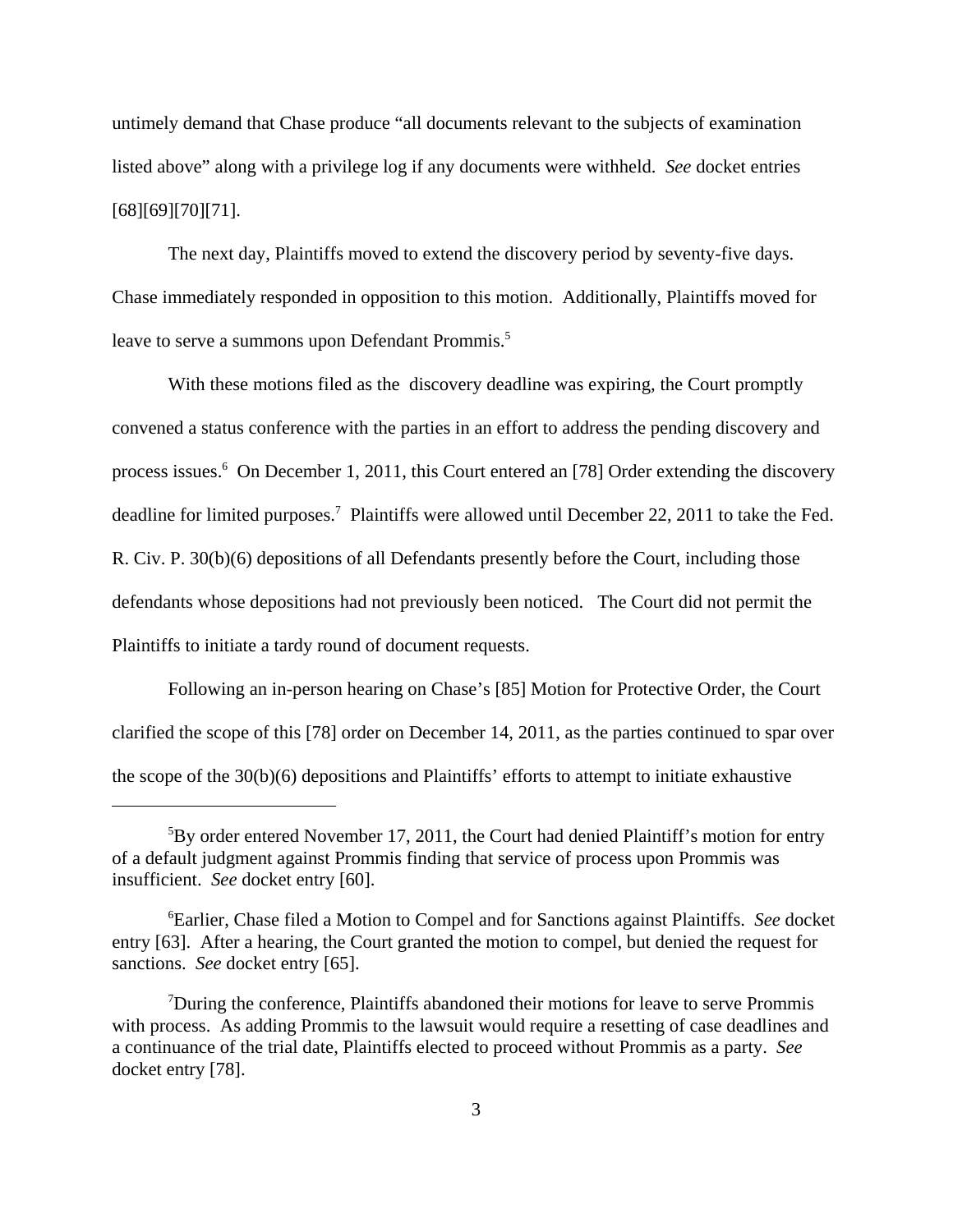document requests at the eleventh hour. The Court addressed the scope of the deposition topics and further ordered Chase to supplement its pre-discovery disclosures and to produce the Plaintiffs' mortgage file by December 19, 2011. Chase's deposition was set for December 20 and, by subsequent order, the depositions of Johnson and Nationwide were set for December 28 and 29, 2011. *See* docket entry [105]. At the hearing, Plaintiffs did not seek, and the Court did not order, that the other Defendants, Johnson and Nationwide, produce any records. At that time the discovery period closed.

# **II.**

#### **A.**

### **Plaintiffs' Motions to Compel and for Sanctions Against Chase [128] [130]**

The motions at hand involve depositions that were taken December 20, 28, and 29, 2011, as well as a privilege log dated December 19,  $2011$ .<sup>8</sup> As noted, the compressed discovery schedule resulted from Plaintiffs' desire "to pursue and complete limited discovery from the Defendants who are now before the Court" rather than adding a previously unserved party that would affect the pretrial conference and trial. *See* docket entry [78]. Even now Plaintiffs do not seek much in the way of discovery, only sanctions and other relief for Defendants' alleged failure to respond as they desire to the extensive last-minute discovery Plaintiffs have attempted to undertake. Indeed, they go so far as to suggest that "[r]ather than re-opening discovery, . . . Plaintiffs respectfully submit that other remedies would promote judicial economy." [129] at p.

<sup>8</sup>December 19 was the deadline for Chase to supplement its pre-discovery disclosures and to identify any privileged material it was withholding in a privilege log. *See* docket entry [99]. That order applied to Chase as it arose from Plaintiffs' 30(b)(6) Amended Notice of 30(b)(6) deposition of Chase and Chase's application for a protective order.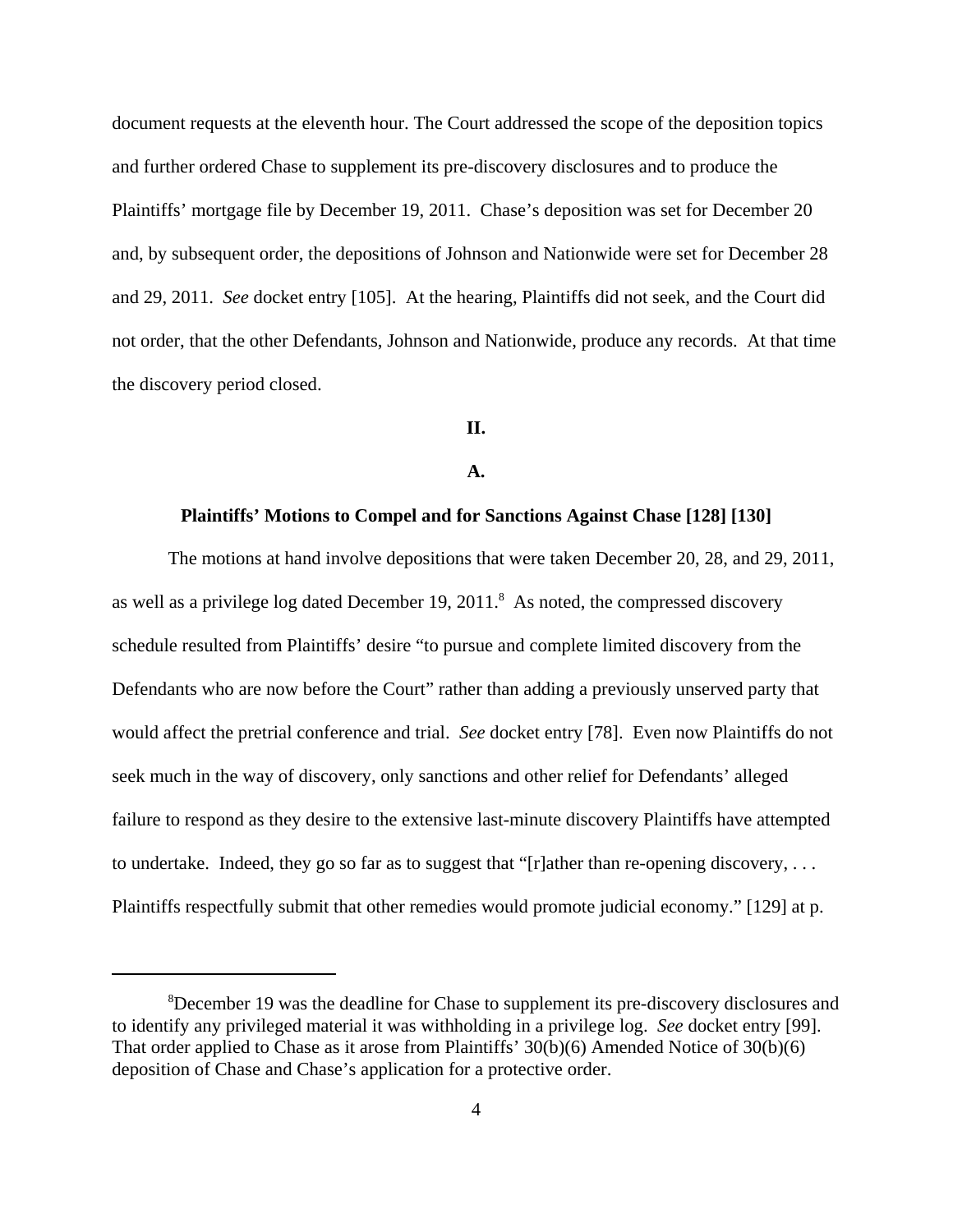Chase and Nationwide filed notices of service of their initial pre-discovery disclosures on April 29, 2011. *See* docket entries [13] [14]. When Plaintiffs finally attempted to depose Defendants–at no time did they propound written discovery–they were informed by the Court that "[t]he deponent provided by Chase shall be familiar with the mortgage file and, in general, the documents related to the deposition topics, and shall be prepared to 'testify about information known or reasonably available to [Chase].'" *See* docket entry [99]. The case cited by the Court for this proposition, *Lizana v. State Farm Fire & Casualty Co*., 2010 WL 445658 (S.D. Miss. 2010), recognized a party's choice to designate its representative.<sup>9</sup>

Plaintiffs now complain that the deponent offered by Chase did not know everything there is to know about the mortgage file,<sup>10</sup> while at the same time failing to show the relevance of the few topics which are at the heart of their [128] motion to compel and for sanctions as to Chase or any resulting prejudice.<sup>11</sup> It bears repeating and emphasizing that the complaints offered by Plaintiffs are not designed to re-open discovery, but to obtain extreme remedies that, according to them, "would promote judicial economy."<sup>12</sup>

<sup>&</sup>lt;sup>9</sup>See also docket entry [99] ("Chase is not required to present the person 'most knowledgeable' about each deposition topic as demanded by Plaintiffs, but only the person (or persons) with the information known or reasonably available to Chase in accordance with Fed. R. Civ. P. 30(b)(6).").

<sup>&</sup>lt;sup>10"</sup>[N]one of the party-Defendants' corporate designees had sufficient knowledge and could testify to *every* subject of examination requested by the Plaintiffs in their respective Notices of 30(b)(6) Depositions." [129] at p. 5 (emphasis supplied).

<sup>&</sup>lt;sup>11</sup>Pursuant to the Court's [99] order, Chase filed notice of service of its supplemental prediscovery disclosure and of its privilege log. *See* docket entries [107] [108].

<sup>&</sup>lt;sup>12</sup>Judicial economy would have been better promoted if substantial time had been devoted to actual discovery, rather than discovery motions and sanctions.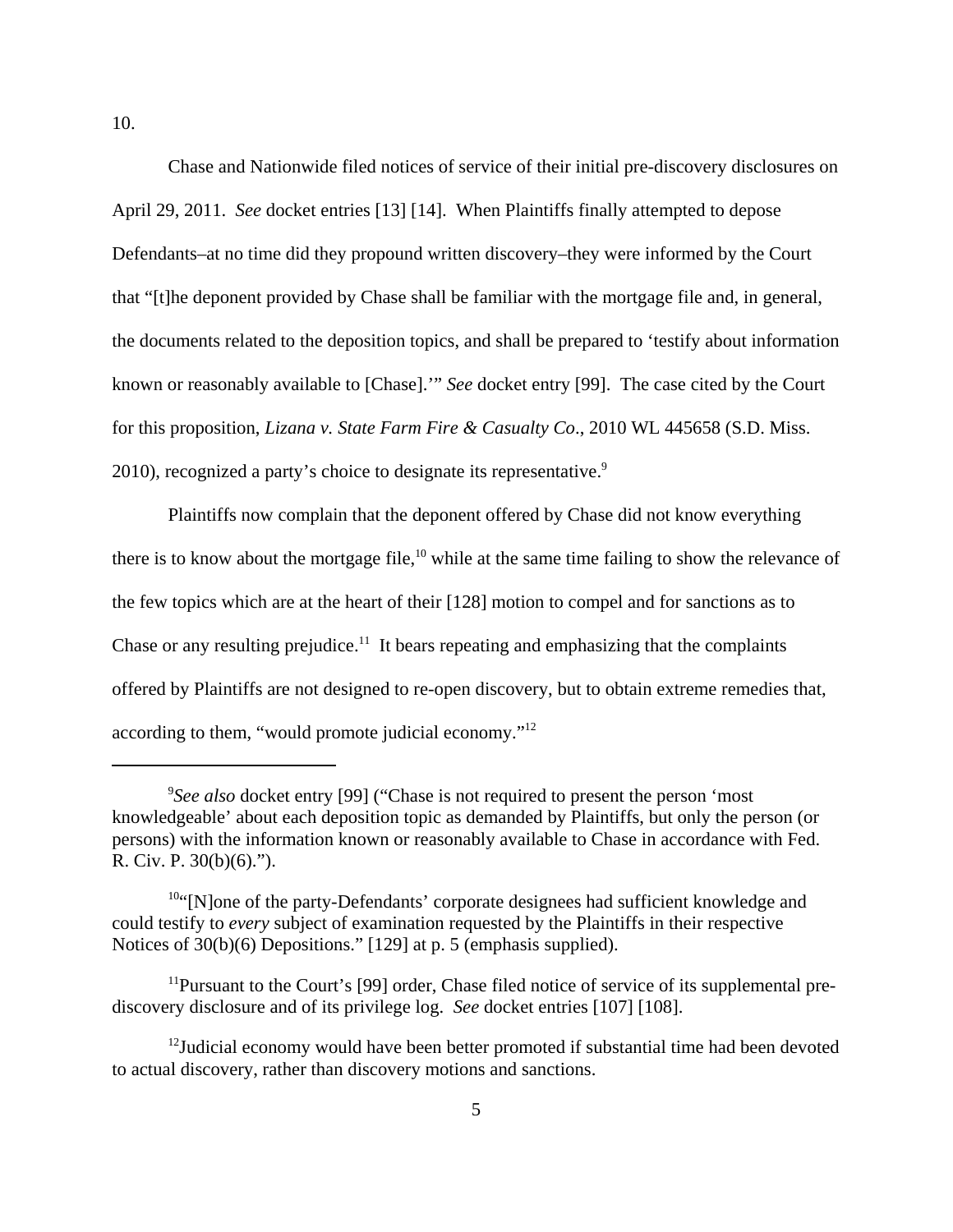**B.**

### **Plaintiffs' Motions to Compel and for Sanctions Against Nationwide and Johnson [133] [135] [137] [139]**

Though bearing several docket numbers,<sup>13</sup> Plaintiffs' motions as to Nationwide and Johnson are essentially one document requesting similar relief against both of these Defendants, and for essentially the same reasons.

It is important to keep in mind that, although Plaintiffs were permitted to "schedule the Fed. R. Civ. P. 30(b)(6) depositions of the Defendants presently before the Court," *see* docket entry [78], the Court's [99] order specifically addressed Chase's responsibilities. Nevertheless, Nationwide also filed notice of service of supplemental pre-discovery disclosure. *See* docket entry [106].

Plaintiffs' efforts to allege failings in Nationwide's initial or supplemental disclosures are tardy. As for Johnson, they were added as a Defendant late in the process. Again, it was not until a couple of days before the discovery deadline that Plaintiffs attempted to engage in any discovery. While Plaintiffs also complain of Johnson's failure to file disclosures, which might include the identity of those persons having discoverable information, or a privilege log, Plaintiffs were only allowed to take the deposition of Johnson's 30(b)(6) designee, which they did. *See* docket entry [78]. It is too late to ask this Court "to determine whether the yet-toidentified [sic] information is indeed subject to privilege or, on the contrary, is discoverable information subject to disclosure." [134] at p. 10. *See* L. U. Civ. R. 7(b)(2)(B) ("A party must

 $^{13}[133]$  [135] [137] [139].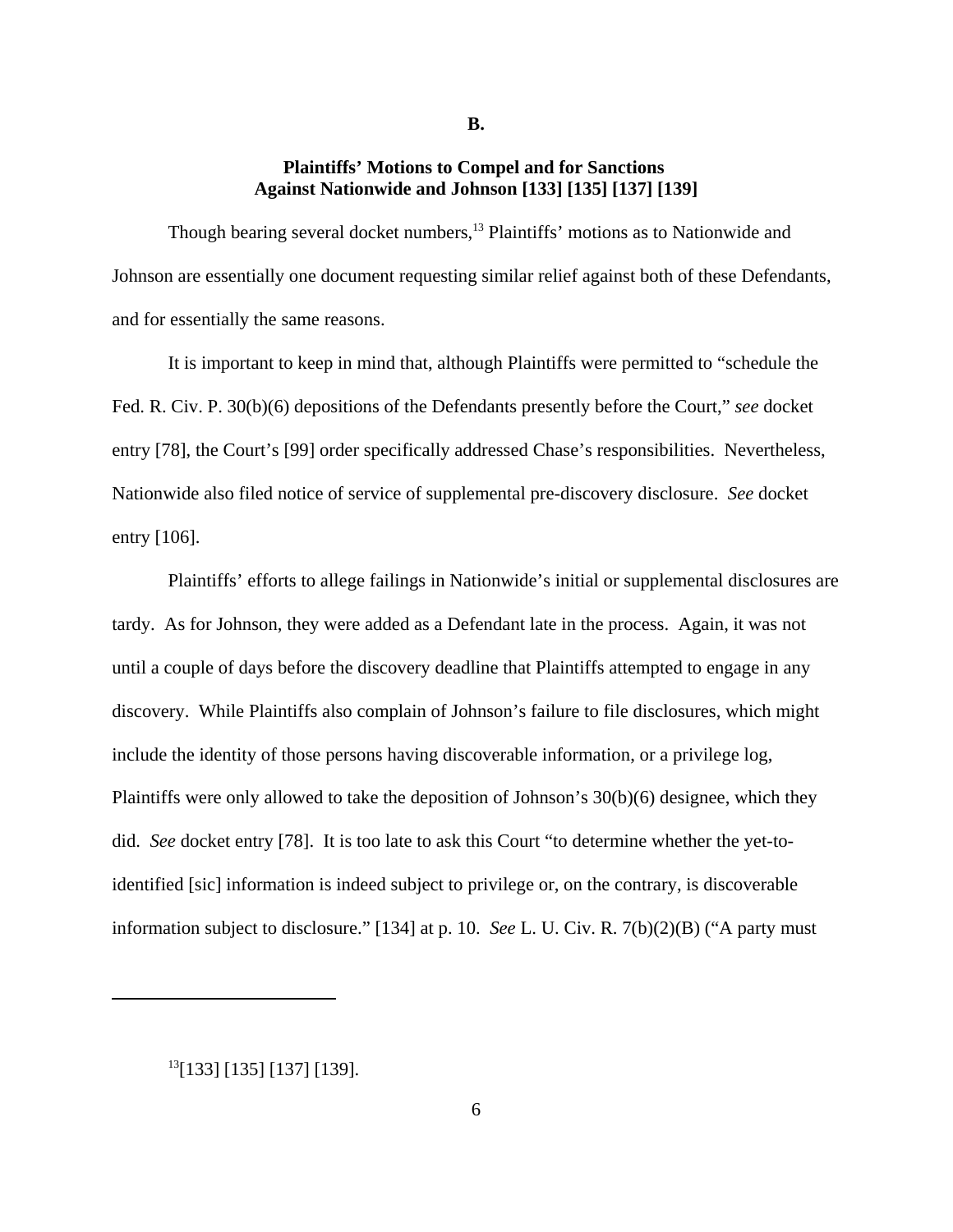file a discovery motion sufficiently in advance of the discovery deadline to allow response to the motion, ruling by the court and time to effectuate the court's order before the discovery deadline."). *See also* L. U. Civ. R.  $26(a)(3)$ .<sup>14</sup> With Plaintiffs having disregarded the discovery process for months, the Court is not in a position to now entertain numerous untimely motions to compel, for sanctions, or other relief.

### **III.**

The overriding principle guiding the Court is found in Fed. R. Civ. P. 26(c), which

provides in pertinent part:

 $(C) \ldots$  [O]n its own, the court must limit the frequency or extent of discovery otherwise allowed by these rules or by local rule if it determines that:

(i) the discovery sought is unreasonably duplicative, or can be obtained from some other source that is more convenient, less burdensome, or less expensive;

(ii) the party seeking discovery has had ample opportunity to obtain the information by discovery in the action;

(iii) the burden or expense of the proposed discovery outweighs its likely benefit, considering the needs of the case, the amount in controversy, the parties' resources, the importance of the issues at stake in the action, and the importance of the discovery in resolving the issues.

Plaintiffs' simultaneous motions to compel–without the realistic recognition that discovery

would have to be re-opened and the trial delayed further–and motions for sanctions seek

<sup>&</sup>lt;sup>14"</sup>Failure to Disclose. If a party fails to make a disclosure required by this section, any other party must move to compel disclosure and for appropriate sanctions under Fed. R. Civ. P. 37(a). The failure to take immediate action and seek court intervention when a known fact disclosure violation other than as to expert witnesses occurs will be considered by the court in determining the appropriate sanctions to be imposed regarding a subsequent motion filed under Fed. R. Civ. P. 37(c)."